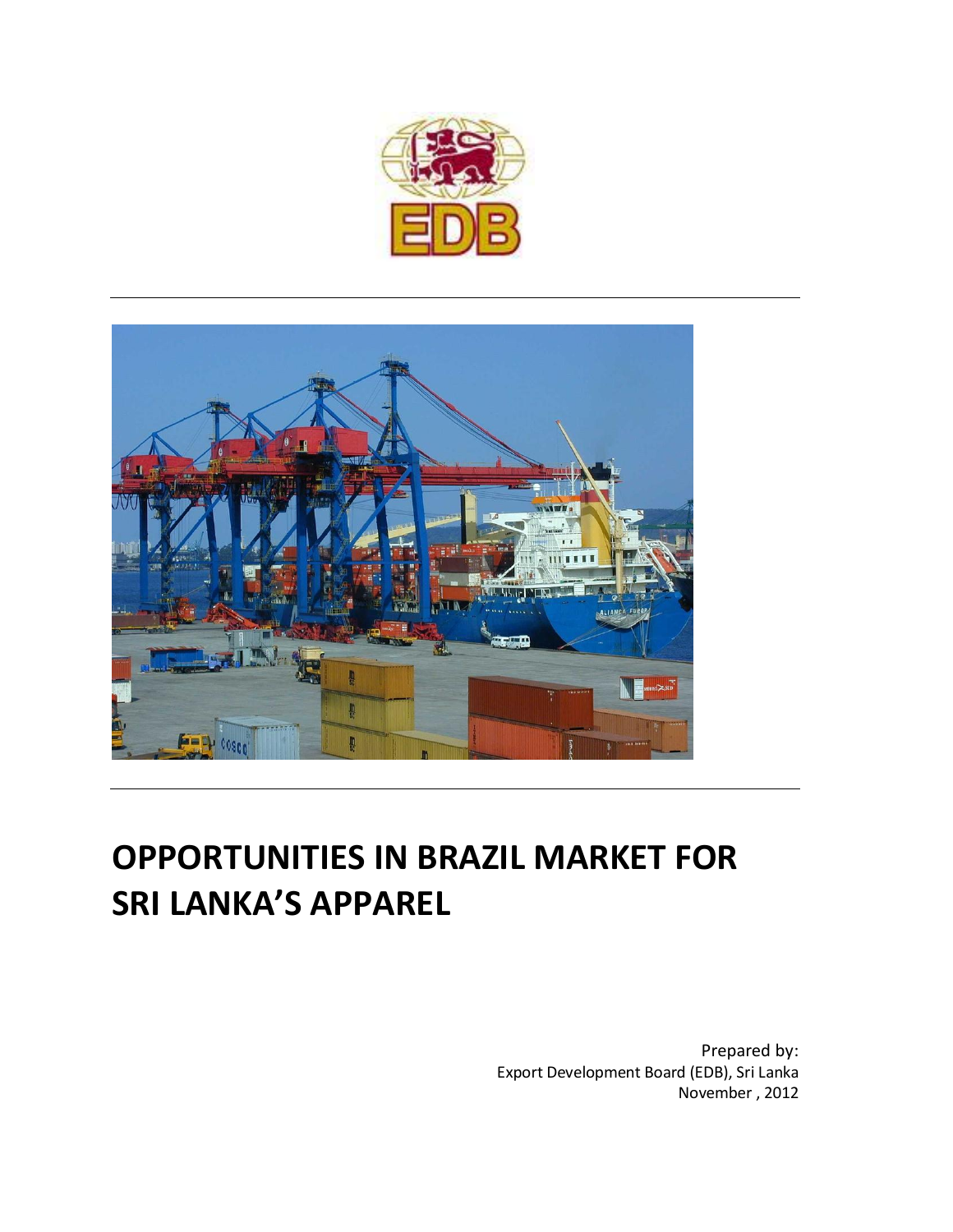### **CONTENTS**

| 3. INTERNATIONAL APPAREL BRANDS IN BRAZIL APPAREL MARKET 6 |  |
|------------------------------------------------------------|--|
|                                                            |  |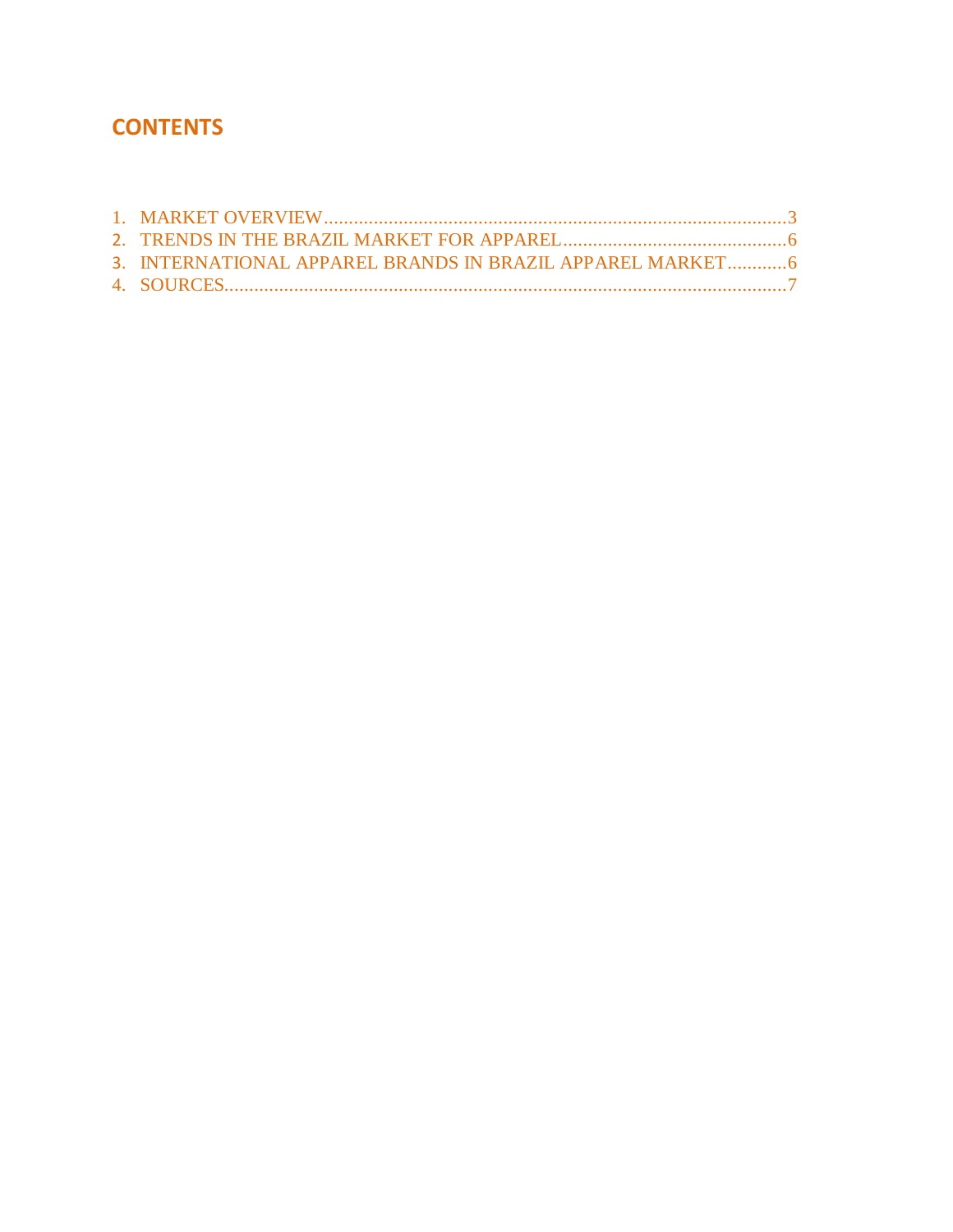### <span id="page-2-0"></span>**MARKET OVERVIEW**

#### **a) Sri Lanka's position in the Global Market (61& 62)**

#### **i. Global Market size and trend for Apparel (last 5 years) in US\$ Mn**

| Global<br><b>Imports</b> | 2007    | 2008    | 2009    | 2010    | 2011    |
|--------------------------|---------|---------|---------|---------|---------|
| <b>Value</b>             | 325,232 | 344,588 | 310,408 | 337,405 | 391,866 |

#### **ii. Main World Importers of Apparel (HS 61 & 62)**

### **Value in US\$ - US Dollars Thousands**

| <b>Importers</b> | 2007        | 2008        | 2009        | 2010        | 2011        |
|------------------|-------------|-------------|-------------|-------------|-------------|
|                  |             |             |             |             |             |
|                  |             |             |             |             |             |
| World            | 325,232,587 | 344,588,151 | 310,408,140 | 337,405,916 | 391,866,130 |
| United States of | 78,920,207  | 76,363,556  | 66,795,357  | 75,646,794  | 81,514,136  |
| America          |             |             |             |             |             |
| Germany          | 28,001,584  | 30,504,998  | 30,965,830  | 32,692,631  | 38,239,235  |
| Japan            | 22,597,549  | 24,216,340  | 24,069,826  | 25,262,227  | 31,110,939  |
| United Kingdom   | 23,619,492  | 23,427,436  | 20,765,953  | 22,041,572  | 24,839,884  |
| France           | 19,863,544  | 22,024,363  | 19,789,446  | 20,356,560  | 22,829,042  |
| Italy            | 15,096,122  | 16,569,647  | 14,819,060  | 15,509,139  | 17,579,687  |
| Hong Kong, China | 18,136,716  | 17,563,369  | 14,706,372  | 15,709,269  | 16,090,500  |
| Spain            | 12,640,112  | 14,925,384  | 12,718,106  | 13,164,962  | 15,861,183  |
| Netherlands      | 7,468,432   | 8,426,853   | 8,011,177   | 8,531,479   | 10,756,013  |
| Belgium          | 8,597,036   | 9,737,187   | 8,381,598   | 7,530,856   | 8,785,958   |
| Canada           | 6,908,494   | 7,453,455   | 6,857,129   | 7,542,858   | 8,653,902   |
| Russian          | 2,841,282   | 4,225,362   | 3,674,312   | 5,550,991   | 6,743,607   |
| Federation       |             |             |             |             |             |
| United Arab      | 2,161,719   | 2,617,275   | 4,652,350   | 4,830,882   | 6,102,455   |
| Emirates         |             |             |             |             |             |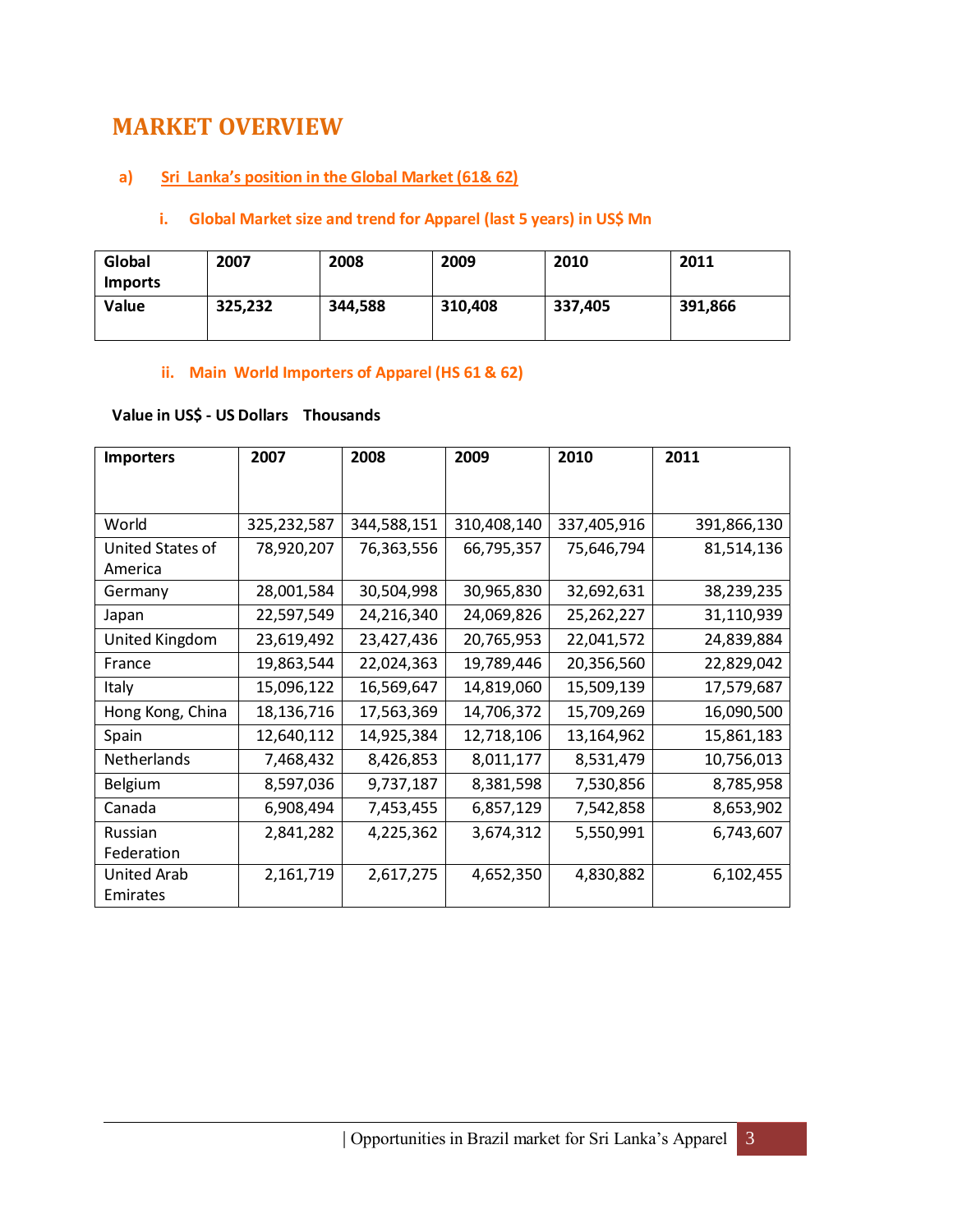#### **iii. Sri Lanka's Exports of Apparel to World (HS61 & 62)**

| <b>Importers</b>          | 2007        | 2008        | 2009        | 2010        | 2011        |
|---------------------------|-------------|-------------|-------------|-------------|-------------|
| World                     | 325,232,587 | 344,588,151 | 310,408,140 | 337,405,916 | 391,866,130 |
| United States of          |             |             |             |             |             |
| America                   | 78,920,207  | 76,363,556  | 66,795,357  | 75,646,794  | 81,514,136  |
| Germany                   | 28,001,584  | 30,504,998  | 30,965,830  | 32,692,631  | 38,239,235  |
| Japan                     | 22,597,549  | 24,216,340  | 24,069,826  | 25,262,227  | 31,110,939  |
| United Kingdom            | 23,619,492  | 23,427,436  | 20,765,953  | 22,041,572  | 24,839,884  |
| France                    | 19,863,544  | 22,024,363  | 19,789,446  | 20,356,560  | 22,829,042  |
| Italy                     | 15,096,122  | 16,569,647  | 14,819,060  | 15,509,139  | 17,579,687  |
| Hong Kong, China          | 18,136,716  | 17,563,369  | 14,706,372  | 15,709,269  | 16,090,500  |
| Spain                     | 12,640,112  | 14,925,384  | 12,718,106  | 13,164,962  | 15,861,183  |
| <b>Netherlands</b>        | 7,468,432   | 8,426,853   | 8,011,177   | 8,531,479   | 10,756,013  |
| Belgium                   | 8,597,036   | 9,737,187   | 8,381,598   | 7,530,856   | 8,785,958   |
| Canada                    | 6,908,494   | 7,453,455   | 6,857,129   | 7,542,858   | 8,653,902   |
| <b>Russian Federation</b> | 2,841,282   | 4,225,362   | 3,674,312   | 5,550,991   | 6,743,607   |
| <b>United Arab</b>        |             |             |             |             |             |
| Emirates                  | 2,161,719   | 2,617,275   | 4,652,350   | 4,830,882   | 6,102,455   |

#### **Value in US\$ - US Dollars Thousands**

List of importing markets for a product group exported by Sri Lanka Product group: garment\_new

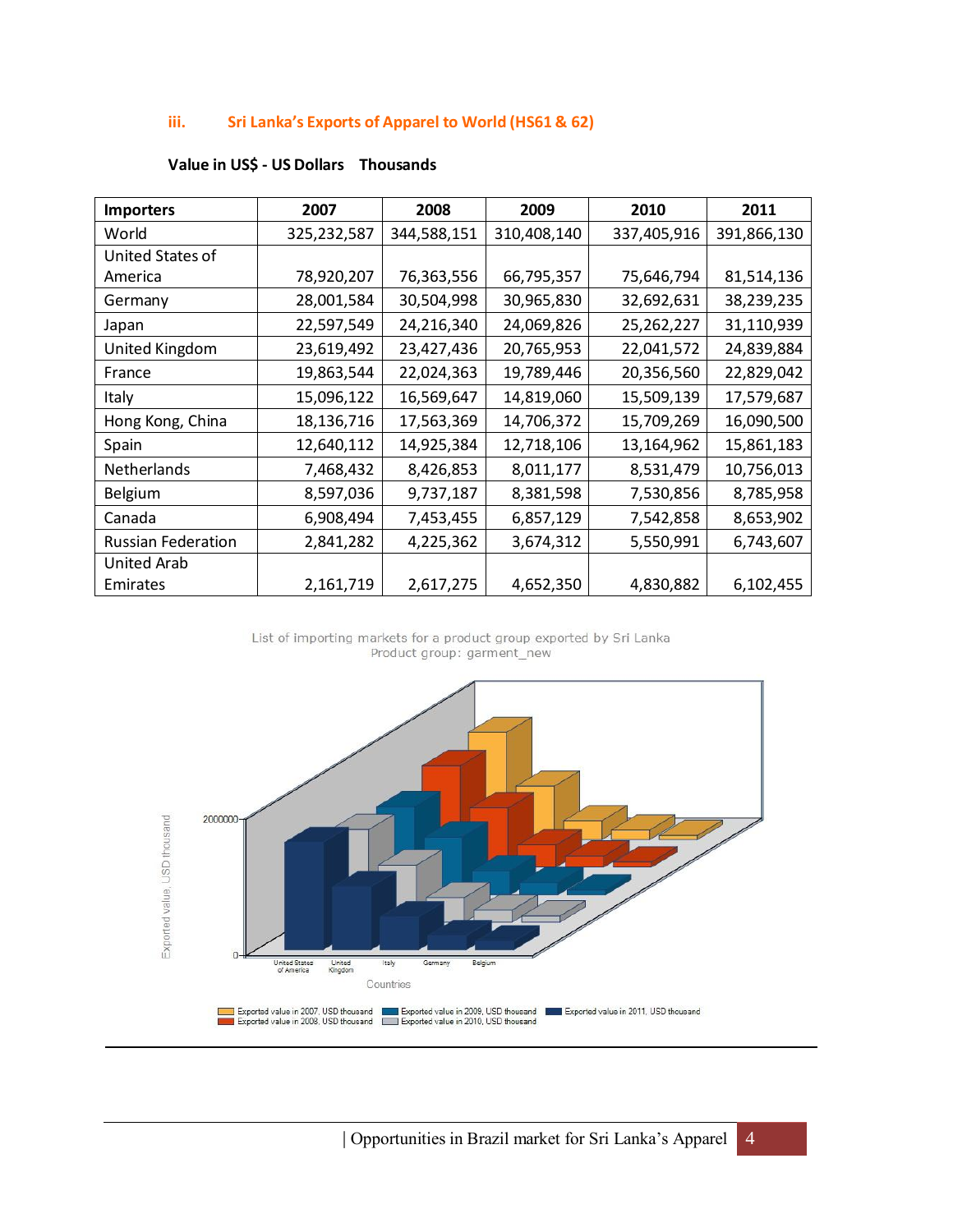#### **iv. Sri Lanka's Exports of Apparel to Brazil**

#### **Value in US\$ - US Dollars Thousands**

| <b>Imports</b> | 2007  | 2008  | 2009  | 2010  | 2011  |
|----------------|-------|-------|-------|-------|-------|
| Value          | 1,671 | 2,161 | 1,851 | 3,848 | 5,858 |

**Brazil is the 28<sup>th</sup> destination for Sri Lanka's exports of apparel** 

#### **Imports of Articles of apparel, accessories, not knit or crochet (HS 61 & 62) by Brazil Value in US\$ - US Dollars Thousands**

| <b>Exporters</b> | 2007    | 2008    | 2009    | 2010      | 2011      |
|------------------|---------|---------|---------|-----------|-----------|
| World            | 486,213 | 693,760 | 767,072 | 1,073,006 | 1,721,152 |
| China            | 261,106 | 380,656 | 451,432 | 643,421   | 1,038,976 |
| Bangladesh       | 16,367  | 39,364  | 50,287  | 70,476    | 116,708   |
| India            | 23,729  | 38,596  | 38,881  | 68,828    | 104,232   |
| Peru             | 1,200   | 10,142  | 18,217  | 39,709    | 73,101    |
| Hong Kong, China | 18,109  | 14,446  | 14,460  | 22,082    | 61,350    |
| Indonesia        | 10,660  | 15,069  | 20,659  | 23,077    | 32,201    |
| Argentina        | 12,140  | 20,787  | 19,762  | 22,288    | 31,255    |
| Viet Nam         | 5,016   | 9,960   | 13,152  | 16,439    | 28,981    |
| Italy            | 20,586  | 21,919  | 16,714  | 18,281    | 27,149    |
| Paraguay         | 4,115   | 6,502   | 6,538   | 12,322    | 17,876    |
| Portugal         | 5,757   | 7,833   | 8,257   | 12,937    | 16,263    |
| Cambodia         | 3,753   | 5,485   | 8,870   | 8,196     | 16,023    |
| Thailand         | 3,755   | 6,493   | 10,453  | 10,319    | 14,494    |
| Uruguay          | 6,735   | 9,781   | 11,965  | 10,698    | 13,939    |
| Pakistan         | 4,959   | 6,731   | 6,862   | 9,270     | 12,591    |
| Turkey           | 6,567   | 6,657   | 7,222   | 8,901     | 12,108    |
| Spain            | 10,092  | 12,143  | 9,125   | 10,000    | 11,915    |
| United States of |         |         |         |           |           |
| America          | 5,415   | 7,054   | 6,800   | 9,454     | 10,696    |
| Mexico           | 1,084   | 2,896   | 1,912   | 3,572     | 8,728     |
| Morocco          | 2,010   | 2,390   | 1,939   | 3,145     | 5,987     |
| Sri Lanka        | 1,671   | 2,161   | 1,851   | 3,848     | 5,858     |
| Malaysia         | 9,268   | 10,853  | 8,605   | 2,727     | 4,949     |
| Chinese Taipei   | 2,572   | 2,704   | 2,984   | 3,847     | 4,542     |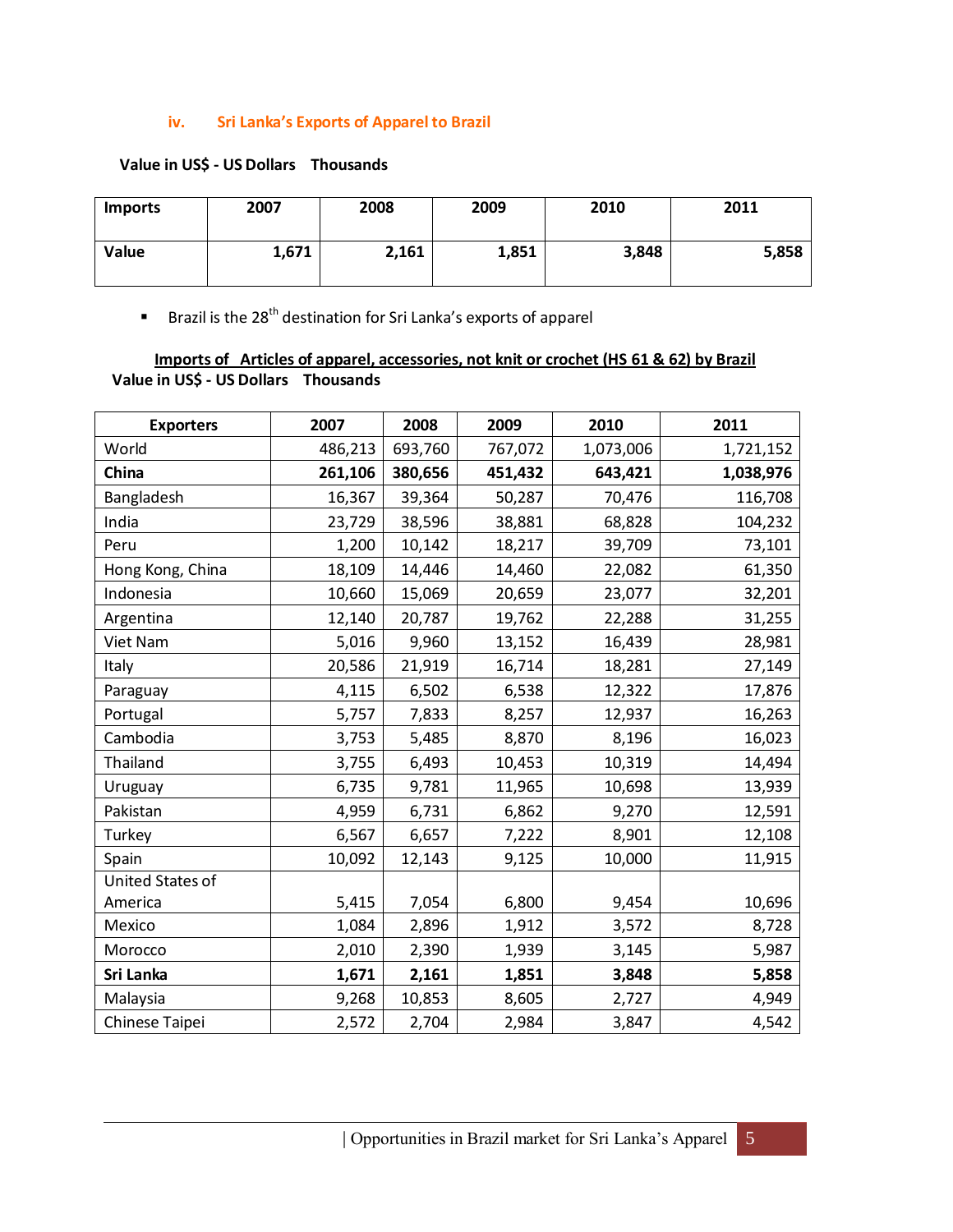

#### List of supplying markets for a product group imported by Brazil Product group: garment\_new

### <span id="page-5-0"></span>**2. TRENDS IN THE BRAZIL MARKET FOR APPAREL**

- Brazil is the world's sixth largest textile producer and the sector consists of over 30,000 companies, employing 1.65 million workers.
- Investments in the sector are still low compared to pre-crisis numbers but ended at USD 850 million in 2009. Moreover, the growth rate of consumer expenditure on clothing increased with 20.5% from 2005-2009, And the expected growth rate from 2010-2020 of consumer expenditure within the industry is expected to be 36.3%.
- Even though Brazilians perceive international clothing as very high quality and sophisticated, they still have a very clear opinion of what they want. Therefore, countries who Export to Brazil may have to adapt their clothing selection to the Brazilian culture, demands and needs
- The main competitive factors are quality, design, customer service and price**.** While brand names still play only a minor role in the home textile sector**.** Brazilians are interested in high quality and are willing to pay higher prices for such products.
- **Brazil is the 28<sup>th</sup> destination for Sri Lanka's exports of apparel.**

## <span id="page-5-1"></span>**3. INTERNATIONAL APPAREL BRANDS IN BRAZIL APPAREL MARKET**

The following list presents the international brands currently present on the Brazilian market. Notice that luxury brands are excluded.

- Abercrombie & Fitch
- A/X Armani Exchange